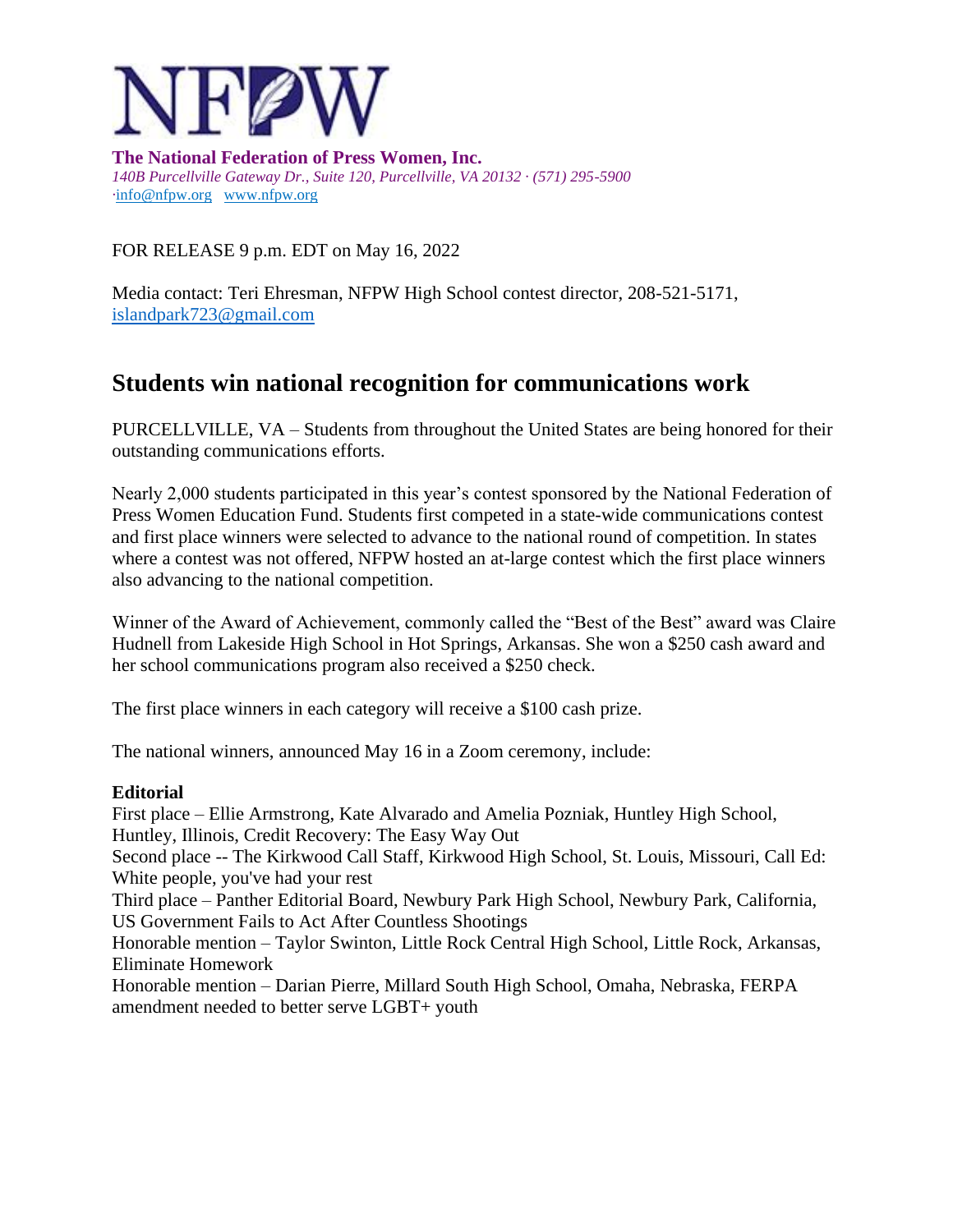

**The National Federation of Press Women, Inc.** *140B Purcellville Gateway Dr., Suite 120, Purcellville, VA 20132 · (571) 295-5900 ·*[info@nfpw.org](mailto:info@nfpw.org)[www.nfpw.org](http://www.nfpw.org/)

# **Opinion**

First place – Olivia Gaziano. Metea Valley High School, Aurora, Illinois, See Something, say something: administrators take no action

Second place – Laura Zhang, Thomas Jefferson High School for Science and Technology, Vienna, Virginia, The Violence Against Asian American Women Needs to Stop Now

Third place – Evelyn Parsonage, Ursuline Academy Chronicle. Kennett Square, Pennsylvania, Delaware entrant, The Importance of Local Art Galleries

Honorable mention – Andy Robinson, Palo Alto High School, Palo Alto, California, Lighting the Way

Honorable mention – Magnolia Collins, Little Rock Central High School, Little Rock, Arkansas, Ignorance Isn't Bliss

Honorable mention – Taubah Elebute, Ben Davis High School, Indianapolis, Indiana, Healing takes time, patience

Honorable mention – Harper Treschuk, Fairfield Ludlowe High School, Fairfield, Connecticut, In Place of "Gone with the Wind," a New Book on the Old South

Honorable mention – Harrison Hollingsworth, Sparkman High School, Madison, Alabama, New LGBTQ+ Flag Gives POC a Voice

# **News Story**

First place – Gerson Melton, Har-Ber High School, Springdale, Arkansas, Students debate patriotism in wake of 'Star Spangled Banner Act'

Second place – Sophia Pan, Maddie Pulliam and Ben Shapiro, Conestoga High School, Berwyn, Pennsylvania, Conestoga's Cutthroat Culture

Third place – Jason Deng, Bellaire High School, Bellaire, Texas, Business booms for noodle room

Honorable mention – Ed Huang, The Harker School, San Jose, California, James Webb Space Telescope completes 1.5million kilometer journey

Honorable mention – Olivia Bodner, Sparkman High School, Ardmore, Alabama, Mental Health Takes Toll on Teens

# **Feature Story**

First place – Greta Miller , Eleanor Creelman and Ari Bowman, Emmaus High School, Emmaus, Pennsylvania, "Self-medication: When substance abuse and mental health collide." Second place – Tess Warren, Sparkman High School, Huntsville, Alabama, "Stop Asian Hate, Instead Celebrate."

Third place – Ellyson Bradford, Henry Chilcoat and Sophia Finkbeiner, Little Rock Central High School, Little Rock, Arkansas, "Sleep Deprivation An Endless Cycle."

Honorable mention – Kyla Henige, McHenry Community High School, McHenry, Illinois, "You are not alone"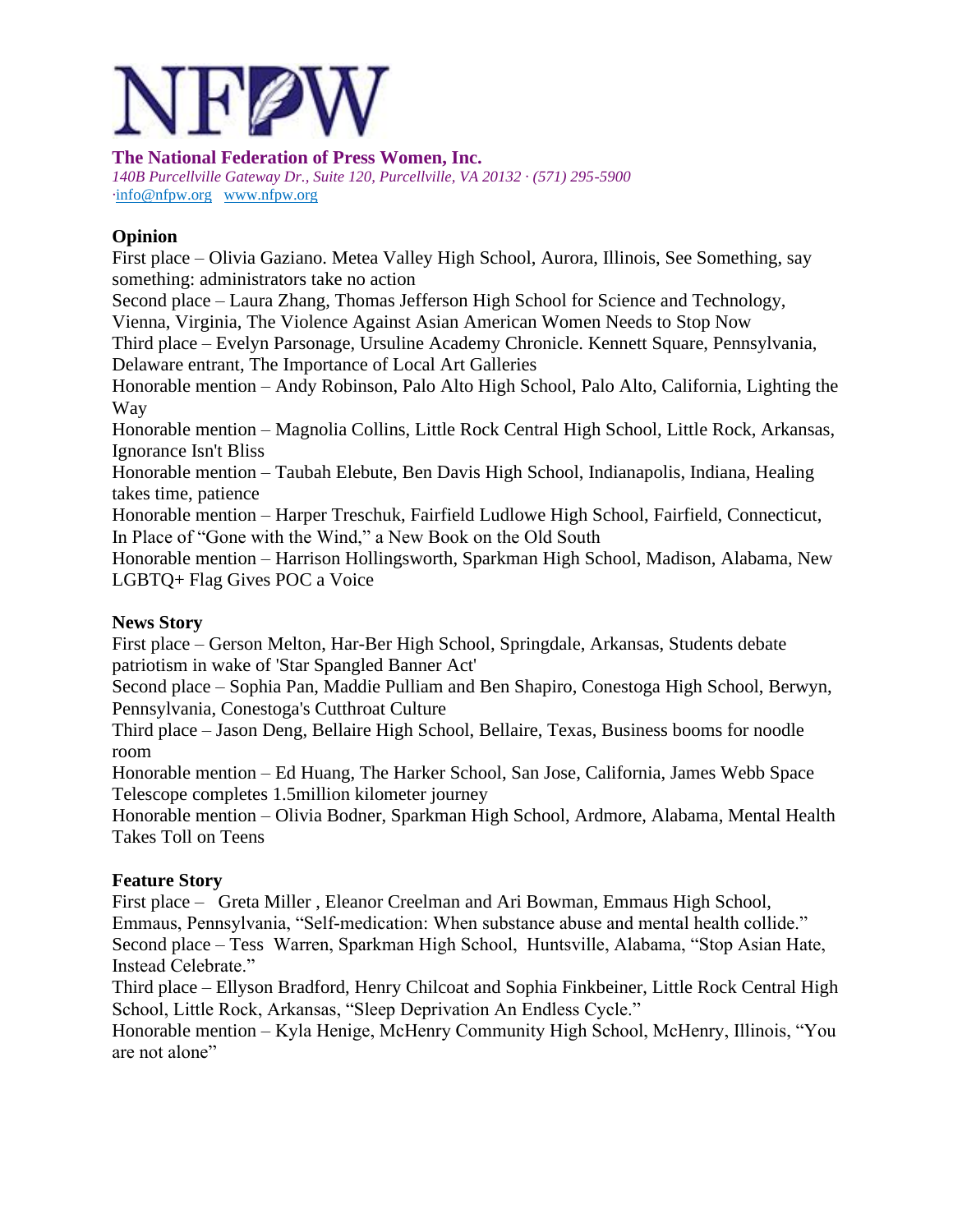

*140B Purcellville Gateway Dr., Suite 120, Purcellville, VA 20132 · (571) 295-5900 ·*[info@nfpw.org](mailto:info@nfpw.org)[www.nfpw.org](http://www.nfpw.org/)

#### **Sports story**

First place – Delaney Cairns, Huntley High School, Huntley, Illinois, "Dancer jumps back in after ATV accident"

Second place – Hyunsung Na, Marcus High School, Flower Mound, Texas, "Leaving the mats." Third place – Jane Jeong, Ravneet Kaur and Kendell Simpson, Noblesville High School, Noblesville, Indiana, "Nevertheless, She Persisted"

Honorable mention – Julius Diossa, Bellwood-Antis High School, Bellwood, Pennsylvania, "In Caracciolo, the Devils have lost a crucial part of their football team."

Honorable mention – Kyla Davidson, Sparkman High, Harvest, Alabama, "Senior Reaches New Heights for Upcoming Season."

## **Columns or Blog**

First place – Desiree Luo, The Harker School, San Jose, California, "Celebrating Buster Posey/Giants vs Dodgers: a rivalry for the ages."

Second place – Oliver Shane, Jupiter, Florida, "Oliver's Diabetic Journey."

Third place -- Anna Rasgorshek, Marian High School, Omaha, Nebraska, "Totally bANNAs: Not-so-dumb blondes; Mental health over medals."

#### **Review**

First place – Drake Johnson, Ben Davis High School, Indianapolis, Indiana, This game is a masterpiece

Second place – Alyssa Rose, Southwest Career & Technical Academy, Las Vegas, Nevada, Combine Latin, Italian Foods at Padrino's Latin Bar and Grill

Third place – Owen Silzer, Little Rock Central High School, Little Rock, Arkansas, Halloween Candy Review

Honorable mention – Carli Ahsan, Marian High School, Omaha, Nebraska, 'Selling Tampa' encourages a false narrative for women of color  $\cdot$ "

#### **News or Feature Photo**

First place – Maggie Merckens, Shawnee Mission East High School, Prairie Village, Kansas, Candle Lighting

Second place – Ravneet Kaur and Jane Jeong, Noblesville High School, Noblesville, Indiana, Andie Z. portrait

Third place – Trista Truong, Southside High School, Fort Smith, Arkansas, Southern Senior

# **Sports Photo**

First place – Zoe Gillespie, Westside High School, Omaha, Nebraska, PHOTO GALLERY: Boys Varsity Basketball vs Millard North

Second place – Rachel Bingham, Shawnee Mission East, Fairway, Kansas, Pop-up Football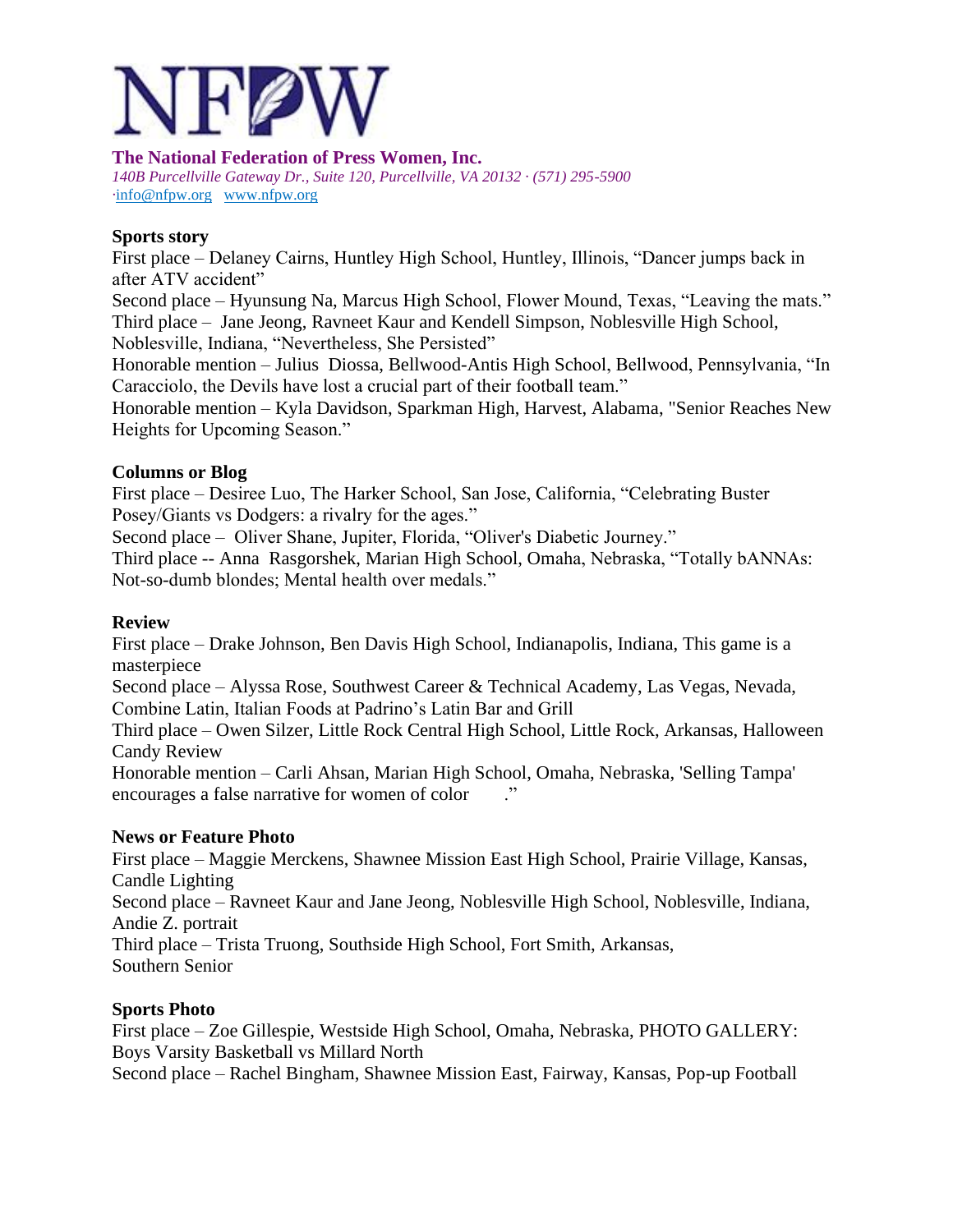

*140B Purcellville Gateway Dr., Suite 120, Purcellville, VA 20132 · (571) 295-5900 ·*[info@nfpw.org](mailto:info@nfpw.org)[www.nfpw.org](http://www.nfpw.org/)

Third place – Alexa Coughlan, Little Rock Central High School, Little Rock, Arkansas, Boys Swim Well at Final Meet

#### **Cartooning**

First place – Elleiana Green, Marian High School, Omaha, Nebraska, Gerrymandering Second place – Sadie Kennedy, Emmaus High School, Emmaus, Pennsylvania, Why inclusive sex education is vital to EPSD students and their health

Third place – Samantha Galang, Sunny Hills High School, Fullerton, California, This is the Lancer Way: Spring Fever

Honorable mention – Livi Nagorka, Shawnee Mission Northwest, Shawnee, Kansas, Barbie in Blue

Honorable mention – Colm Simmons, Little Rock Central High School, Little Rock, Arkansas, Top 10 Birthdays Gone Wrong

#### **Graphics/Photo Illustration**

First place – Olivia Lake, Sparkman High School, Madison, Alabama, Silent Connection Second place – Claire Moore, Shawnee Mission Northwest, Lenexa, Kansas, The Bigger Picture Third place – Gina Bae, Palo Alto High School, Palo Alto, California, Gone to the Eggstreme Honorable mention – Jenny Huang and Aayushi Wadhawan, Stevenson High School, Lincolnshire, Illinois, Killing the Game

#### **Single Page Layout**

First place -- Peyton Moore, Shawnee Mission East, Prairie Village, Kansas, "The Boys (Are Almost) Back."

Second place – Shannon Moser and Kyla Smith, Stevenson High School, Lincolnshire, Illinois, "Worlds Fair."

Third place – Maddie Adam, Marian High School, Omaha, Nebraska, The Network Front Page Nov/Dec 2021.

Honorable mention -- Claire Tolles, Laguna Blanca School, Santa Barbara, California, "a la mode."

#### **Double-truck Layout**

First place – Delaney Davis, Westside High School, Omaha, Nebraska, Lademi Davies: How one student manages a complex balancing act

Second place – Kate Schreiber, Kirkwood High School, St. Louis, Missouri, Producing Perfection

Third place – Madeline Phuong, Homestead High School, Fort Wayne, Indiana, Bus Driver Shortage

Honorable mention – Palina Kuzmina, Palo Alto High School, Palo Alto, California, Berghout Breaks Out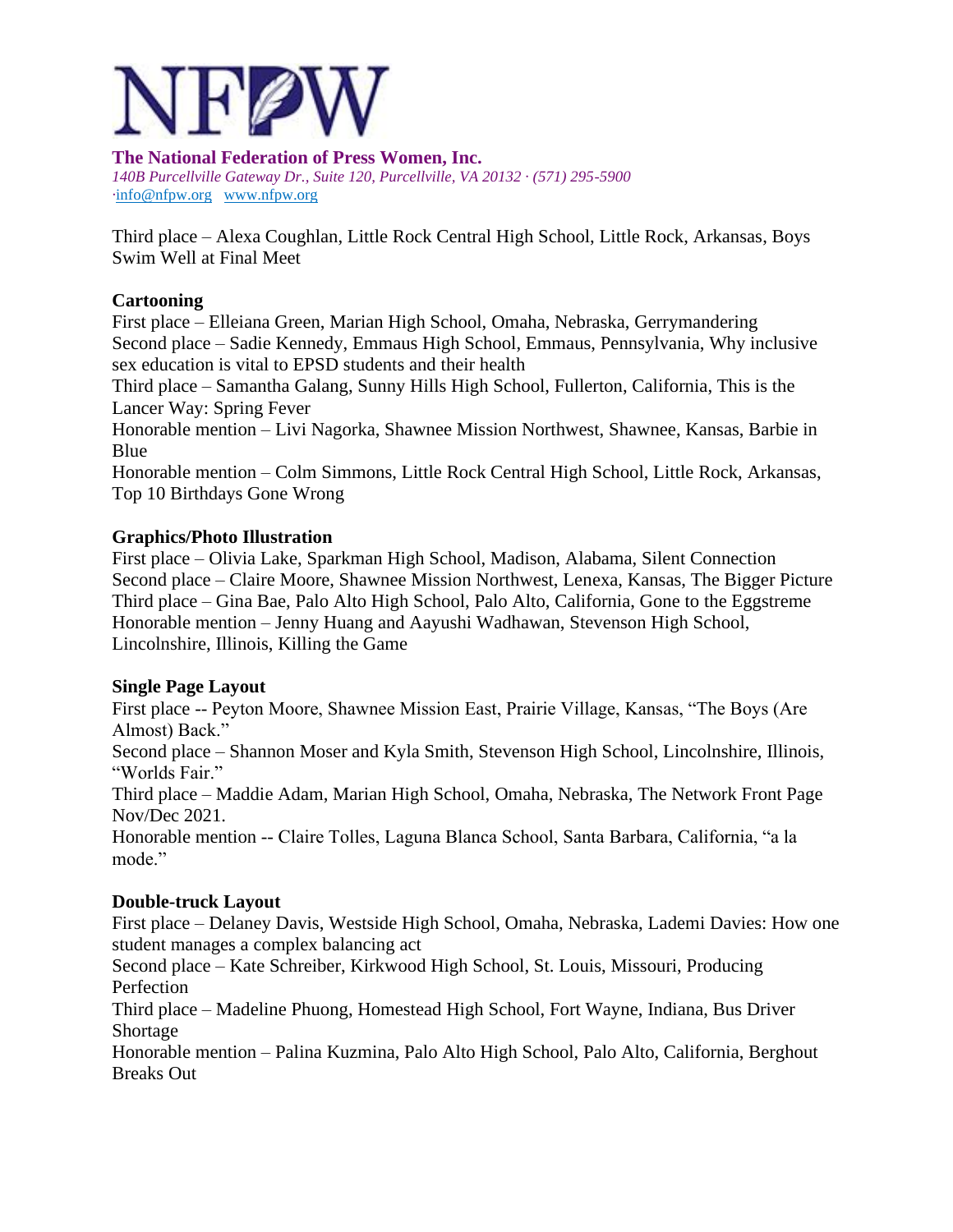

*140B Purcellville Gateway Dr., Suite 120, Purcellville, VA 20132 · (571) 295-5900 ·*[info@nfpw.org](mailto:info@nfpw.org)[www.nfpw.org](http://www.nfpw.org/)

Honorable mention – Bria Howard, Sparkman High School, Harvest, Alabama, Designing for the Catwalk

Honorable mention – Natalie King and Malini Pillai, Stevenson High School, Lincolnshire, Illinois, COV-Ingenious or COV-Ignorance?

## **Environment**

First place – Rebecca Beckas and Alyssa Hillwig, Shaler Area High School, Pittsburgh, Pennsylvania, "Sustainability class having impact on students and, community. Second place – Hudson Fox, Carlmont High School, San Carlos, California, "Climate legislation signals a renewed focus on the San Francisco Bay." Third place – Meghan Wysocki, Grosse Pointe South High School, Grosse Pointe, Michigan, Beyond the Pointes: Modern segregation through environmental racism Honorable mention -- Madeline Leland, Turner Wittstruck, Alexis Smith, and Haley Johnson,

Millard South High School, Omaha, Nebraska, "Conscious Consumerism."

## **Radio Prepared Report**

First place – Nyah Simpson and Malina Wong, Carlmont High School, Belmont, California, Scot Scoop Unsolved Ep. 3: The Mysterious Disappearance of Paul Farmer Second place – Kevin Young, Mount Pleasant High School, Wilmington, Delaware, Deon - School Dress Code

Third place – Lucy Scorziello, Stamford High School, Stamfold, Connecticut, WGCH News Segment - November 2021

# **Radio/Television Interview or Talk Show**

First place – Claire Cody and Selma Fuseni, Stamford High School, Stamfold, Connecticut, Mayoral Candidates Discuss Education Second place – Chesney Evert, Carlmont High School, Belmont, California, Red, White, & True Ep.4: You're breaking up with me because I'm too...woke? Third place – Talyea Melton, Mount Pleasant High School, Wilmington, Delaware, Talyea - Great Thanksgiving Listen Honorable mention – Erik Dedo and Dylan Barnas, Homewood-Flossmoor High School, Flossmoor, Illinois, Sports Chat Honorable mention – Dru Kelley and Will Gordon, Lakeside High School, Hot Springs, Arkansas, Run Down Podcast

# **Best Newscast: Radio or Television**

First place – Blake Dawson, Marissa Perkins, Hannah Kinkead, and Will Turner, Noblesville High School, Noblesville, Indiana, round The County May 27, 2021 Second place – Payton Hostetler and Grant Barcheck, Uniontown Area Senior High School, Uniontown, Pennsylvania, 3/13/21 UHS News - One Year Later - Social Distance Edition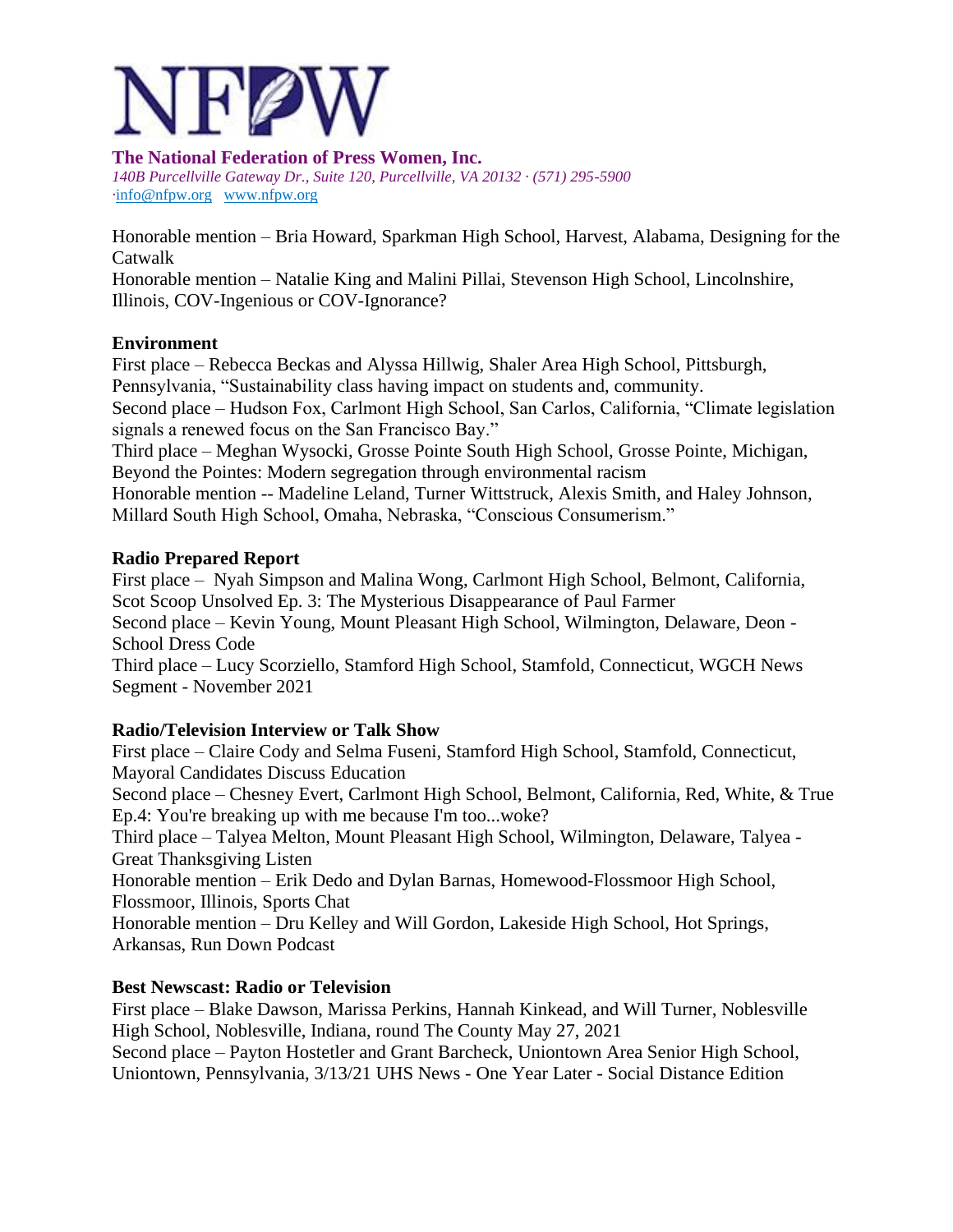

*140B Purcellville Gateway Dr., Suite 120, Purcellville, VA 20132 · (571) 295-5900 ·*[info@nfpw.org](mailto:info@nfpw.org)[www.nfpw.org](http://www.nfpw.org/)

Third place – Carson Burnam, Aidan Grigsby, Emma Crowe and James Johnson, Lakeside High School, Hot Springs, Arkansas, A Lakeside TV Special Looking into Education during Pandemic Honorable mention -- The Phoenix Times, Albuquerque School of Excellence, Albuquerque, New Mexico,

ASE NEWS - Year End Report 2021

Honorable mention – Jared Dillard, Auburn High School, Auburn, Alabama, Tiger TV | Feb 11, 2021

## **Video News Story**

First place – Payton Hostetler, Uniontown Area Senior High School, Uniontown, Pennsylvania, The Impact of COVID-19 on UHS

Second place – Aneesh Tiwari, Palo Alto High School, Palo Alto, California, The Impact of Palo Alto's Decision to Open University Avenue

Third place – Jacob Habel, Huntley High School, Huntley, Illinois, HHS Journalism Team Wins IHSA State

Honorable mention – Nina Scroggin and Hannah Hiatt, Noblesville High School, Noblesville, Indiana, Pandemic Pets

Honorable mention – Ava Iannucci, Padua Academy, Wilmington, Delaware, Knit-a-Square

# **Video Feature Story**

First place – Claire Hudnell, Lakeside High School, Hot Springs, Arkansas, Vision Interrupted Second place – Elizabeth Myers and Hannah Hiatt, Noblesville High School, Noblesville, Indiana,

The Triple Threat

Third place – Cameron White, Westside High School, Omaha, Nebraska, Walt and Benny | A Story of Two Unlikely Friends

Honorable mention – Rachel Becker, Pine Crest School, Pompano Beach, Florida, Everyday Heroes: Feeding the Homeless

Honorable mention – Vincent Wong, Palo Alto High School, Palo Alto, California, The Rise of Podcasts

# **Video Sports Story**

First place – Ella Aceves and Eliya Hobson, Homewood-Flossmoor High School, Flossmoor, Illinois, HF Fields Get Turf

Second place – Savannah Jarman and Donovan Powell, Wichita High School Southeast, Wichita, Kansas, Transgender Sports Bill

Third place – Victor Lopez, Lakeside High School, Hot Springs, Arkansas, Rams Football All Access 2021: Episode 6

Honorable mention – Sayne Jeong and Niah Johnson, Noblesville High School, Noblesville, Indiana, Going For The Goal